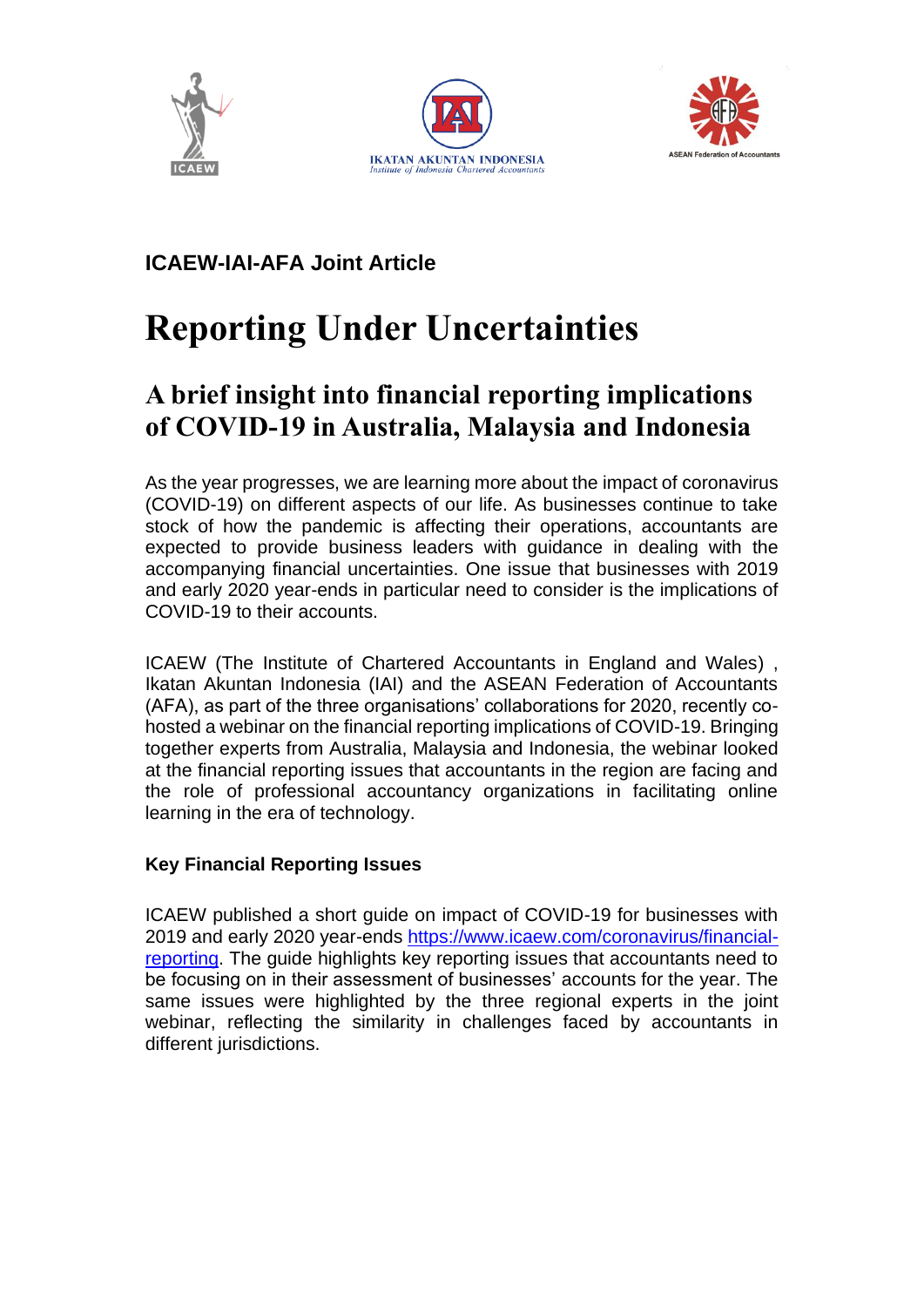





#### **Going Concern**

Businesses may be severely affected by COVID-19. It is important to consider their going concern and provide additional disclosures of any material uncertainties that may affect the businesses' ability to continue with their operation. Accountants need to consider all relevant current and future information available to them about businesses.

#### **COVID-19, an Adjusting Event after the Reporting Period?**

Businesses need to carefully consider the timeline of COVID-19 in respect to their reporting period. Substantive information about the outbreak only came to light in early 2020. In most jurisdictions, including countries in the ASEAN region, COVID-19 was only declared as a pandemic later in the first quarter of 2020.

Governing authorities, standard setters or the professional accountancy organizations in some jurisdictions such as Indonesia, issued guidance to assist accountants in making judgments on whether the pandemic is an adjusting event after the reporting period for business with a 31 December 2019 year-end. In general, COVID-19 is considered to be a non-adjusting event.

For 2020, accountants need to consider the emergence of new information about the pandemic and its impact on business and operations. Businesses with early 2020 year-ends need to carefully consider their condition at the end of the reporting period. Those with a 31 March 2020 year-end in particular will be among the first to reflect the impact of COVID-19 on their books. Accountants are expected to use a greater degree of judgment in assessing the impact of COVID-19 and on whether they are adjusting or non-adjusting.

If businesses come to the conclusion that COVID-19 is an adjusting event, they need to conduct full reviews of accounts that are subject to judgment and estimation uncertainty, particularly those that might be adversely affected by COVID-19. Financial instruments, investment property, fixed assets, intangibles and right-of-use assets are some examples of items that need to be carefully scrutinized. Businesses also need to be aware with their receivables and payables, as well as contracts with third parties that may be impacted and need to be reassessed.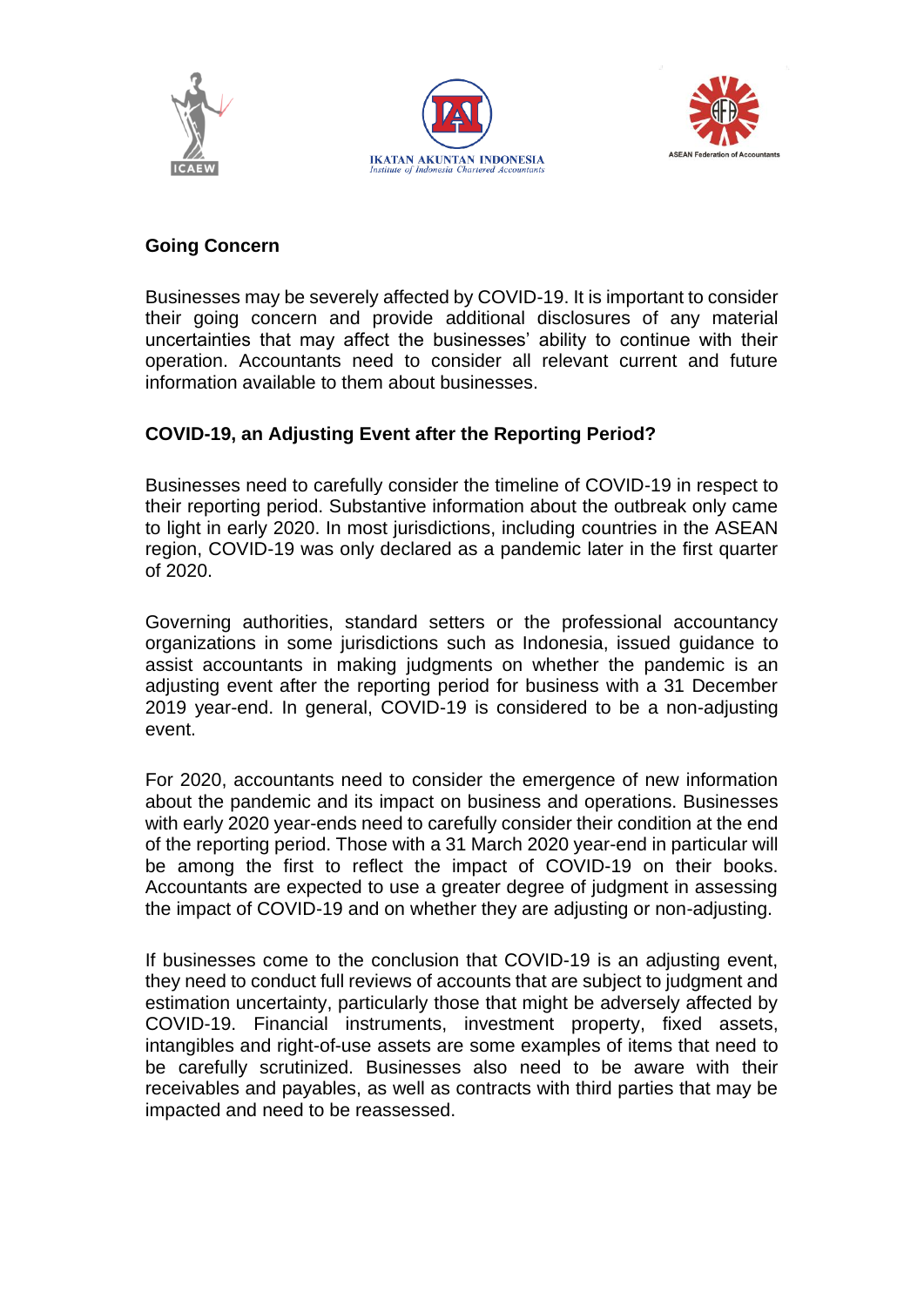





Most businesses may find that COVID-19 is in fact a non-adjusting event. Under this circumstance, businesses need to continue with preparation of their accounts, based on all information available to them at the end of the reporting period. Assets and liabilities should not be adjusted for their potential impact, unless they are deemed to affect businesses' going concern. Any material non-adjusting event must be disclosed by way of note. Businesses need to consider the impact of COVID-19, specific to circumstances in which they operate.

#### **Common Issues**

The three countries represented in the webinar are dealing with similar reporting issues.

For Australia, the economic effects of COVID-19 are due primarily to the actions taken by governments to contain its spread. The full economic impacts are not yet known, with the Australian Government introducing a stimulus package of more than \$210 billion dollars. Financial reporting becomes harder, with expected significant falls and impairment of asset values, a huge increase in estimation uncertainty and a need for more disclosure on how risks are being managed.

In Malaysia, the Malaysian Institute of Accountants (MIA) has introduced several initiatives on financial reporting through continuous communication and support for members. MIA has published articles, circulars and FAQs on auditing to provide members with guidance in preparing their reports.

In Indonesia, the Indonesian Financial Accounting Standards Board of Ikatan Akuntan Indonesia (DSAK IAI), in consultation with relevant governing authorities, also issued similar guidance, providing clarifications on specific parts of the standards such as establishment of fair value under uncertainties and calculation of Expected Credit Losses in a COVID-19 affected business environment.

COVID-19 is also affecting audit in many ways. Audit in general has become more difficult, with an increased risk of fraud and misstatement. Now, accountants need to consider audit differently, recognizing the different business conditions and how greater uncertainty increases the requirement for audit evidence. With increased level of risk and user scrutiny, disclosure also becomes more important.